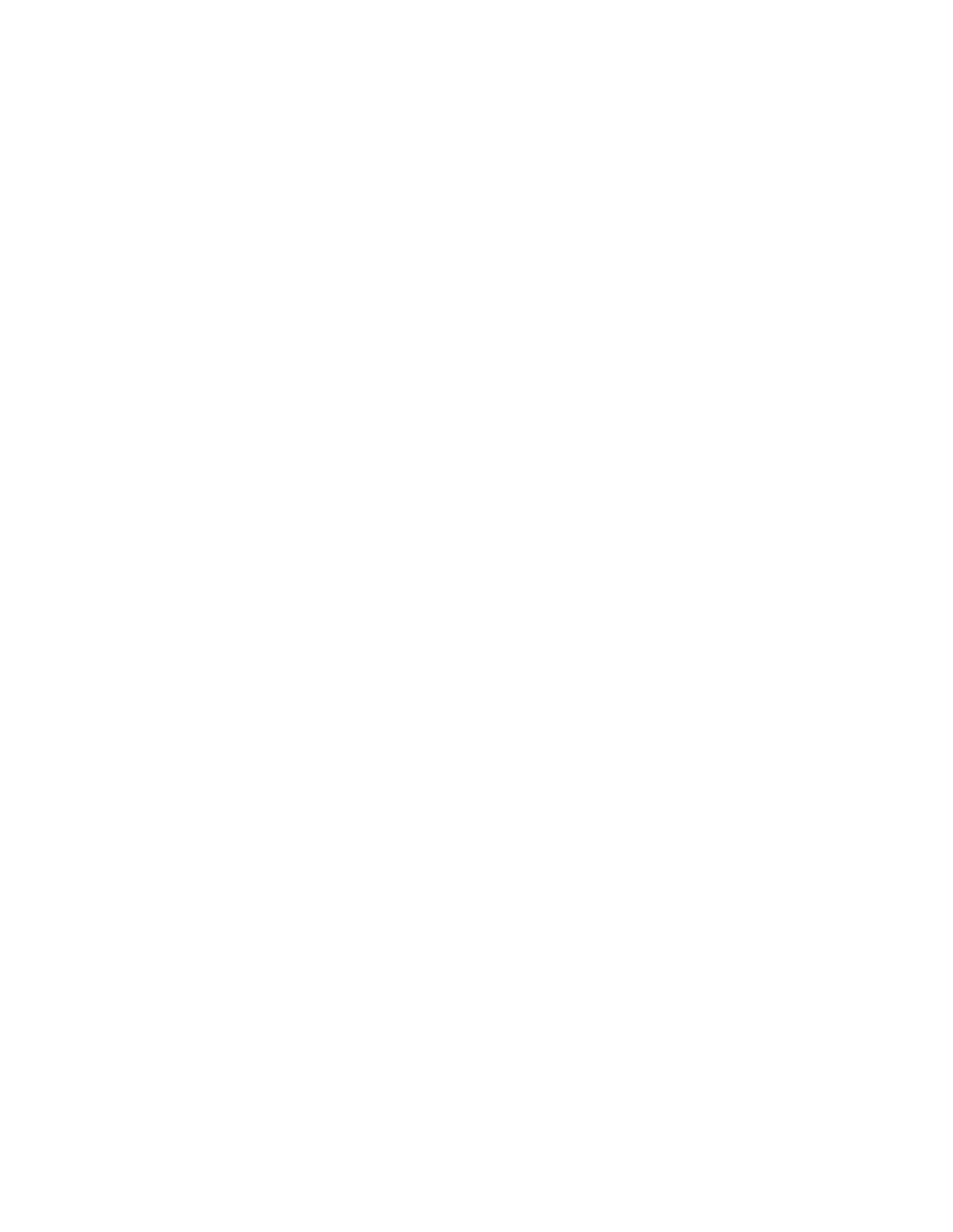# **Contents**

<span id="page-4-0"></span>

| 4.1  |  |
|------|--|
| 4.2  |  |
| 4.3  |  |
| 4.4  |  |
| 4.5  |  |
| 4.6  |  |
| 4.7  |  |
| 4.8  |  |
| 4.9  |  |
| 4.10 |  |
| 4.11 |  |
| 4.12 |  |
| 4.13 |  |
| 4.14 |  |
|      |  |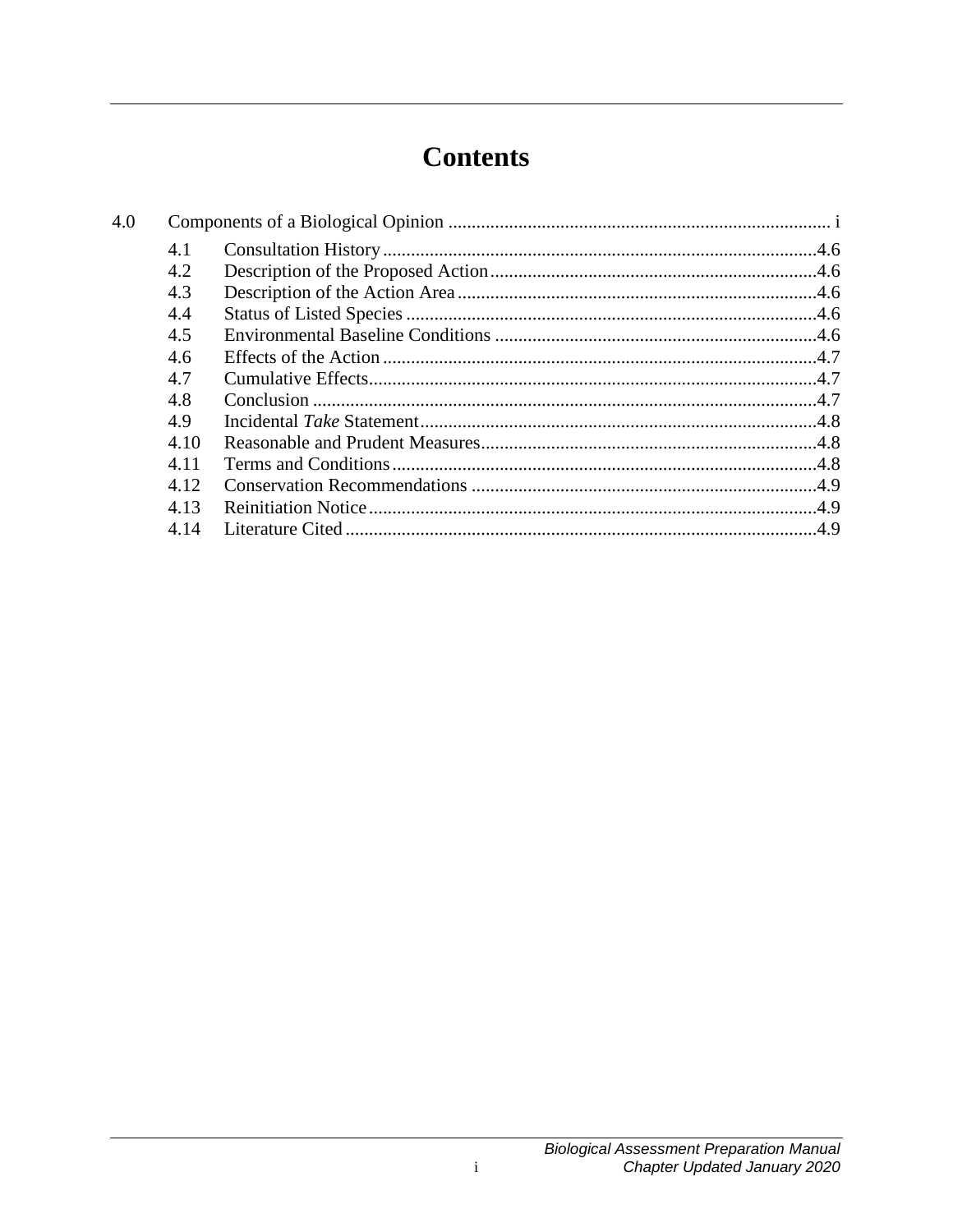# **Tables**

| Table 4.1. |  |
|------------|--|
|            |  |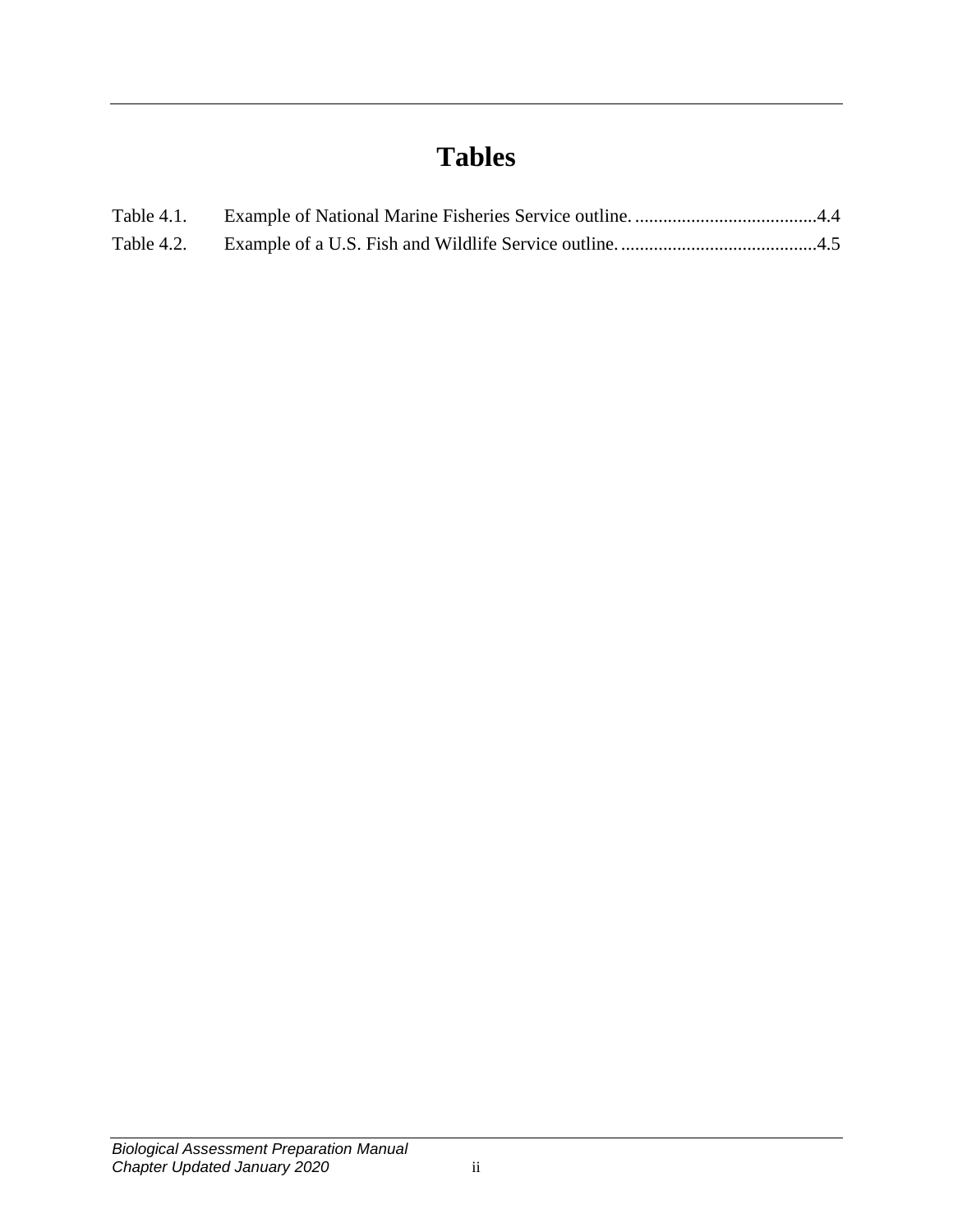# **4.0 Components of a Biological Opinion**

A biological opinion is the document prepared by NMFS or USFWS (referred to commonly as the Services) as part of the formal consultation process, to be issued at the culmination of this consultation process. This chapter provides a brief overview of the components of a biological opinion.

In general, a biological opinion is required when an action (e.g., construction activity) is estimated to adversely affect an ESA-listed plant or animal species. Depending upon the species in question, NMFS or USFWS issues a biological opinion on the effects of the proposed action on the affected ESA-listed species. If the agency concludes that the species will be unaffected, the proposed action receives a *no-jeopardy* biological opinion and continues as planned. If the proposed action is found to *jeopardize* a species, the federal government may propose alternatives, require additional mitigation measures or deny the project. If the proponent can modify the project to align with proposed alternatives and/or satisfy the recommended mitigation requirements, the proposed action can proceed.

An example of a biological opinion outline is provided below. Though NMFS and USFWS may organize their documents differently, and documents prepared by different regional offices of the same agency may also differ organizationally (see Tables 4.1 and 4.2), each of the sections typically included in a biological opinion is discussed in detail in this chapter:

- I. Consultation history
- II. Description of proposed action
- III. Description of action area
- IV. Status of species and critical habitat
	- A. Species and critical habitat description
	- B. Life history
	- C. Population dynamics
	- D. Status and distribution
	- E. Analysis of species and critical habitat likely to be affected
- V. Environmental baseline conditions
	- A. Status of species within the action area
	- B. Factors affecting species environment within the action area
- VI. Effects of the action
	- A. Factors to be considered
	- B. Analyses of effects of the action
	- C. Species response to the proposed action
- VII. Cumulative effects
- VIII. Conclusion
- IX. Reinitiation statement
- X. Reasonable and prudent alternatives (as appropriate)
- XI. Incidental *take* statement
	- A. Introductory paragraph
	- B. Amount or extent of *take* anticipated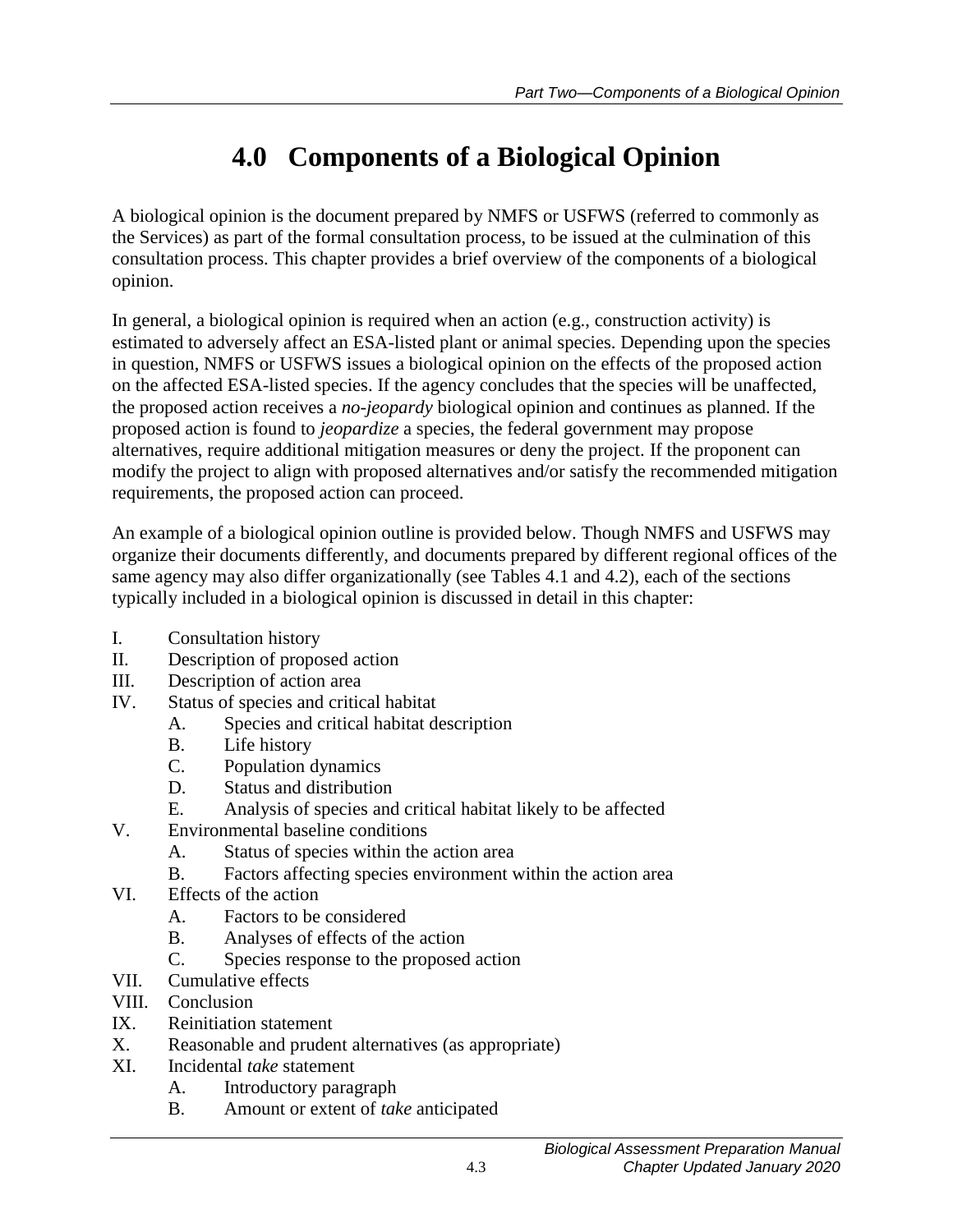- C. Effect of the *take*
- D. Reasonable and prudent measures (as appropriate)<br>E. Terms and conditions
- Terms and conditions
- XII. Conservation recommendations (as appropriate)
- XIII. Literature cited

<span id="page-7-0"></span>An example of a NMFS biological opinion outline is provided in Table 4.1 below.

#### **Table 4.1. Example of National Marine Fisheries Service outline.**

#### **NMFS BiOp**

| <b>Consultation History</b>                       |  |  |
|---------------------------------------------------|--|--|
| <b>Description of Proposed Action</b>             |  |  |
| Isolating the Work Area from Flowing Water        |  |  |
| Streambank and Channel Work to Stabilize the Area |  |  |
| <b>Restoration of the Work Area</b>               |  |  |
| <b>Status of the Listed Species (Steelhead)</b>   |  |  |
| <b>Status</b>                                     |  |  |
| Life History and Habitat Requirements             |  |  |
| <b>Status of Critical Habitat</b>                 |  |  |
| <b>Environmental Baseline</b>                     |  |  |
| Status of Steelhead in the Action Area            |  |  |
| Factors Affecting Steelhead in the Action Area    |  |  |
| <b>Effects of the Proposed Action</b>             |  |  |
| <b>Alteration of Aquatic Habitat</b>              |  |  |
| Capture and Relocation of Steelhead               |  |  |
| Loss of Aquatic Insects                           |  |  |
| Disturbance to Streamside Vegetation              |  |  |
| <b>Alteration of Water Quality</b>                |  |  |
| <b>Cumulative Effects</b>                         |  |  |
| <b>Conclusion</b>                                 |  |  |
| <b>Incidental Take Statement</b>                  |  |  |
| Amount or Extent of Take                          |  |  |
| <b>Effect of Take</b>                             |  |  |
| <b>Reasonable and Prudent Measures</b>            |  |  |
| <b>Terms and Conditions</b>                       |  |  |
| <b>Reinitiation of Consultation</b>               |  |  |
| <b>Literature Cited</b>                           |  |  |
| <b>Appendices</b>                                 |  |  |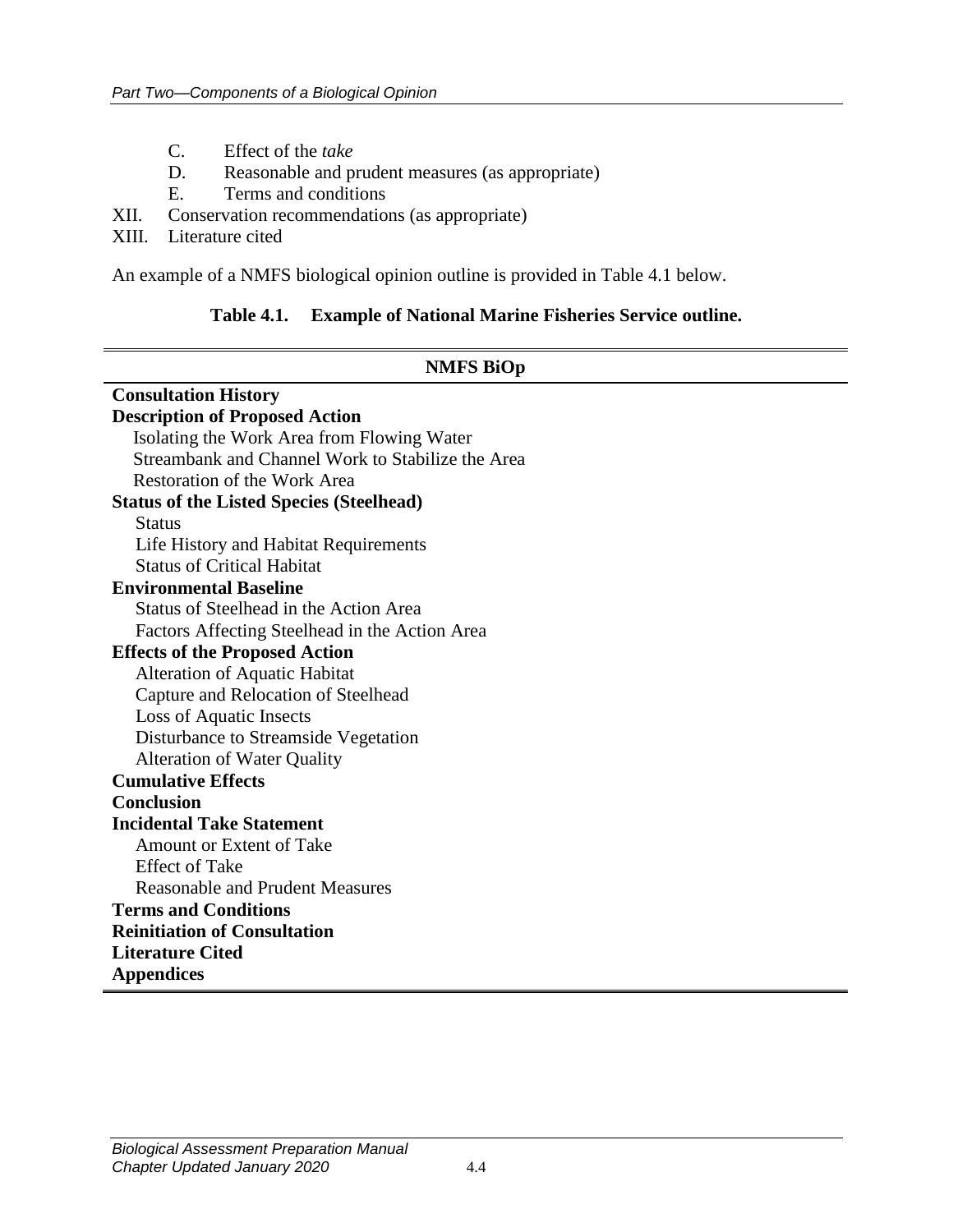<span id="page-8-0"></span>An example of a USFWS biological opinion outline is provided in Table 4.2 below.

#### **Table 4.2. Example of a U.S. Fish and Wildlife Service outline.**

| <b>USFWS BiOp</b>                                                                                   |  |  |
|-----------------------------------------------------------------------------------------------------|--|--|
| <b>Consultation History</b>                                                                         |  |  |
| <b>Description of the Proposed Action</b>                                                           |  |  |
| <b>Bridge Features and Construction</b>                                                             |  |  |
| <b>Stormwater Design</b>                                                                            |  |  |
| <b>Compensatory Mitigation</b>                                                                      |  |  |
| <b>Conservation Measures</b>                                                                        |  |  |
| <b>Action Area</b>                                                                                  |  |  |
| <b>Analytical Framework for the Jeopardy and Adverse Modification Determinations</b>                |  |  |
| <b>Status of the Species (Bull Trout)</b>                                                           |  |  |
| <b>Status of Critical Habitat (Bull Trout)</b>                                                      |  |  |
| <b>Environmental Baseline</b>                                                                       |  |  |
| Environmental Baseline in the Action Area                                                           |  |  |
| Status of the Species in the Action Area                                                            |  |  |
| Status of Critical Habitat in the Action Area                                                       |  |  |
| Effects of Past and Contemporaneous Actions                                                         |  |  |
| <b>Effects of the Action</b>                                                                        |  |  |
| Insignificant and Discountable Effects (Bull Trout)                                                 |  |  |
| Adverse Effects of the Action (Bull Trout)                                                          |  |  |
| Exposure to Elevated Underwater Sound Levels Exposure to Elevated Turbidity and                     |  |  |
| Sedimentation                                                                                       |  |  |
| Summary of Effects (Bull Trout)                                                                     |  |  |
| <b>Effects to Bull Trout Critical Habitat</b><br>Indirect Effects (Bull Trout and Critical Habitat) |  |  |
| Effects of Interrelated and Interdependent Actions (Bull Trout and Critical Habitat)                |  |  |
| <b>Cumulative Effects (Bull Trout and Critical Habitat)</b>                                         |  |  |
| <b>Conclusion</b>                                                                                   |  |  |
| <b>Amount or Extent of Take</b>                                                                     |  |  |
| <b>Effect of the Take</b>                                                                           |  |  |
| <b>Reasonable and Prudent Measures</b>                                                              |  |  |
| <b>Terms and Conditions</b>                                                                         |  |  |
| <b>Reinitiation Notice</b>                                                                          |  |  |
| <b>Literature Cited</b>                                                                             |  |  |
| <b>Appendix A: Bubble Curtain Specification</b>                                                     |  |  |
| <b>Appendix B:</b> Status of the Species (Bull Trout; Coterminous Range)                            |  |  |
| <b>Appendix C:</b> Status of Designated Critical Habitat (Bull Trout; Coterminous Range)            |  |  |
| <b>Appendix D:</b> Core Area Summary (Bull Trout)                                                   |  |  |
| <b>Appendix E:</b> Sediment Analysis Framework (2010)                                               |  |  |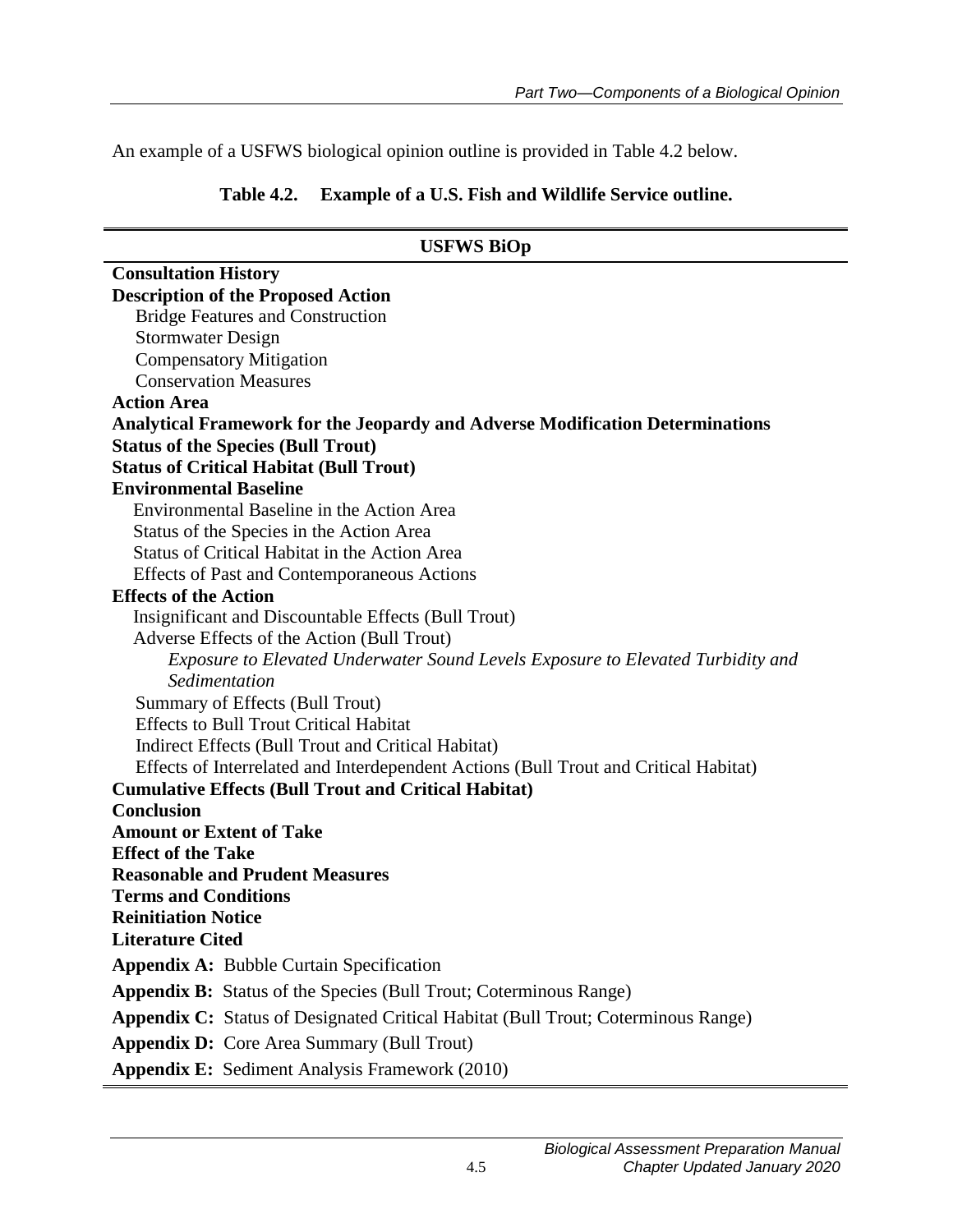### <span id="page-9-0"></span>**4.1 Consultation History**

This section of a biological opinion provides a brief overview of the consultation process. This section would describe any pre-consultation activities such as attendance at a pre-BA meeting or site visits, and identify when consultation was initiated, if the consultation period was extended, the date of reinitiation of consultation if applicable, whether additional information was requested and when it was received. This section also indicates that a complete administrative record of the consultation has been filed and where these files can be accessed.

# <span id="page-9-1"></span>**4.2 Description of the Proposed Action**

This section provides a detailed description of the proposed action: all primary and secondary construction elements, timing, equipment, impact minimization measures, etc. Essentially this section deconstructs the action into its constituent elements, explains how and when these elements will be implemented, and explicitly identifies what measures have and will be taken to minimize potential impacts.

### <span id="page-9-2"></span>**4.3 Description of the Action Area**

This section identifies the geographic extent of the action area and provides rationale for how the limits of the action area were determined. The action area envelops all areas that could sustain direct or indirect impacts associated with the proposed action as well as any interrelated or interdependent activities.

### <span id="page-9-3"></span>**4.4 Status of Listed Species**

This section provides an overview of the federal status of the listed species, identifies the delisting goals for species, and describes the conservation needs of the species (pertaining to habitat, behavior, and life history requirements).

This section also characterizes the federal status of designated critical habitats and describes the physical or biological features of these habitats.

# <span id="page-9-4"></span>**4.5 Environmental Baseline Conditions**

This section of the biological opinion describes the environmental setting and environmental conditions within the action area. Often the section is divided into detailed descriptions of specific habitat components such as wetlands, riparian areas, upland areas, and developed areas. The environmental baseline discussion describes the physical and biological characteristics of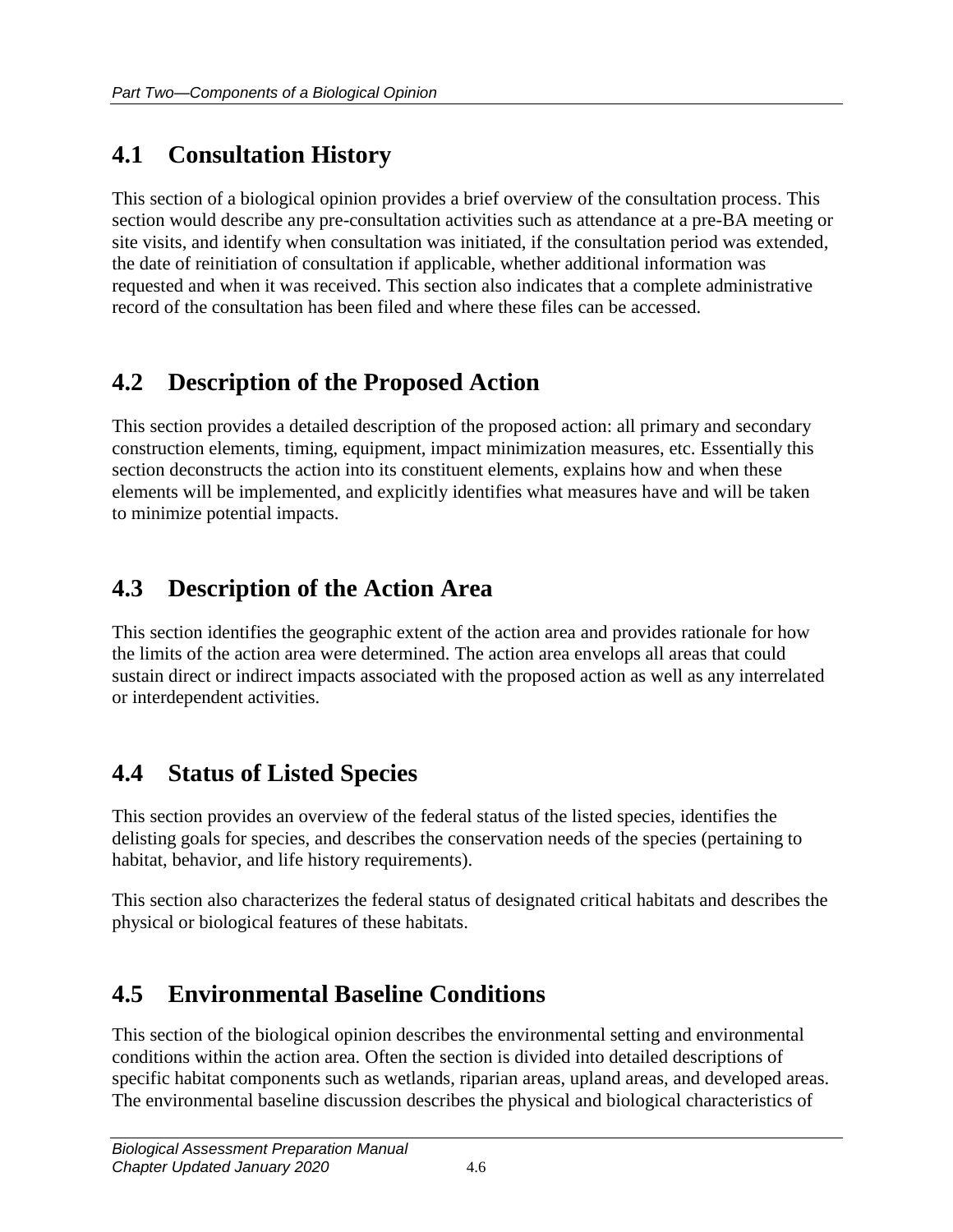habitats in the action area generally and also as they pertain to particular species or life stages of species. This section also describes the history of disturbance to these habitats, what actions or developments have previously occurred and the relevance of the resulting environmental conditions on the status of listed species in the action area.

The status of species within the action area is summarized in this section, along with the conservation needs of the species within the action area. The environmental baseline discussion also characterizes habitat conditions within the action area as they pertain to designated critical habitats.

This environmental baseline information is critical for the effects analysis, because the response of species and critical habitats to a proposed action is in part determined by the conditions those species and habitats already face (the baseline).

# <span id="page-10-0"></span>**4.6 Effects of the Action**

This section provides a detailed analysis of the effects of the proposed action on listed species and any effects associated with interrelated and interdependent actions or activities. The analysis includes detailed exposure analysis, response analysis, and risk analysis for each of the species addressed in the biological opinion. The exposure analysis identifies the effects of the action that will likely overlap with species presence within the action area. The response analysis determines how listed species are likely to respond after exposure to these effects. The anticipated responses are based upon information in peer-reviewed literature, field studies, and reports from previous projects. The risk analysis determines the overall risk of the project for each listed species by comparing the exposure and response analyses.

This section also analyzes potential project impacts as they pertain to the physical or biological features of designated critical habitats.

# <span id="page-10-1"></span>**4.7 Cumulative Effects**

The cumulative effects analysis is confined to the action area defined for the proposed project and assesses the effects of future state, tribal, local, or private actions that are reasonably certain to occur. This section of the biological opinion analyzes cumulative effects and assesses the risks to listed species and designated critical habitats that are associated with individual activities.

# <span id="page-10-2"></span>**4.8 Conclusion**

This section summarizes the analysis provided in previous sections of the biological opinion and concludes whether the proposed project would or would not jeopardize the continued existence of a listed species, and would or would not destroy or adversely modify designated critical habitat.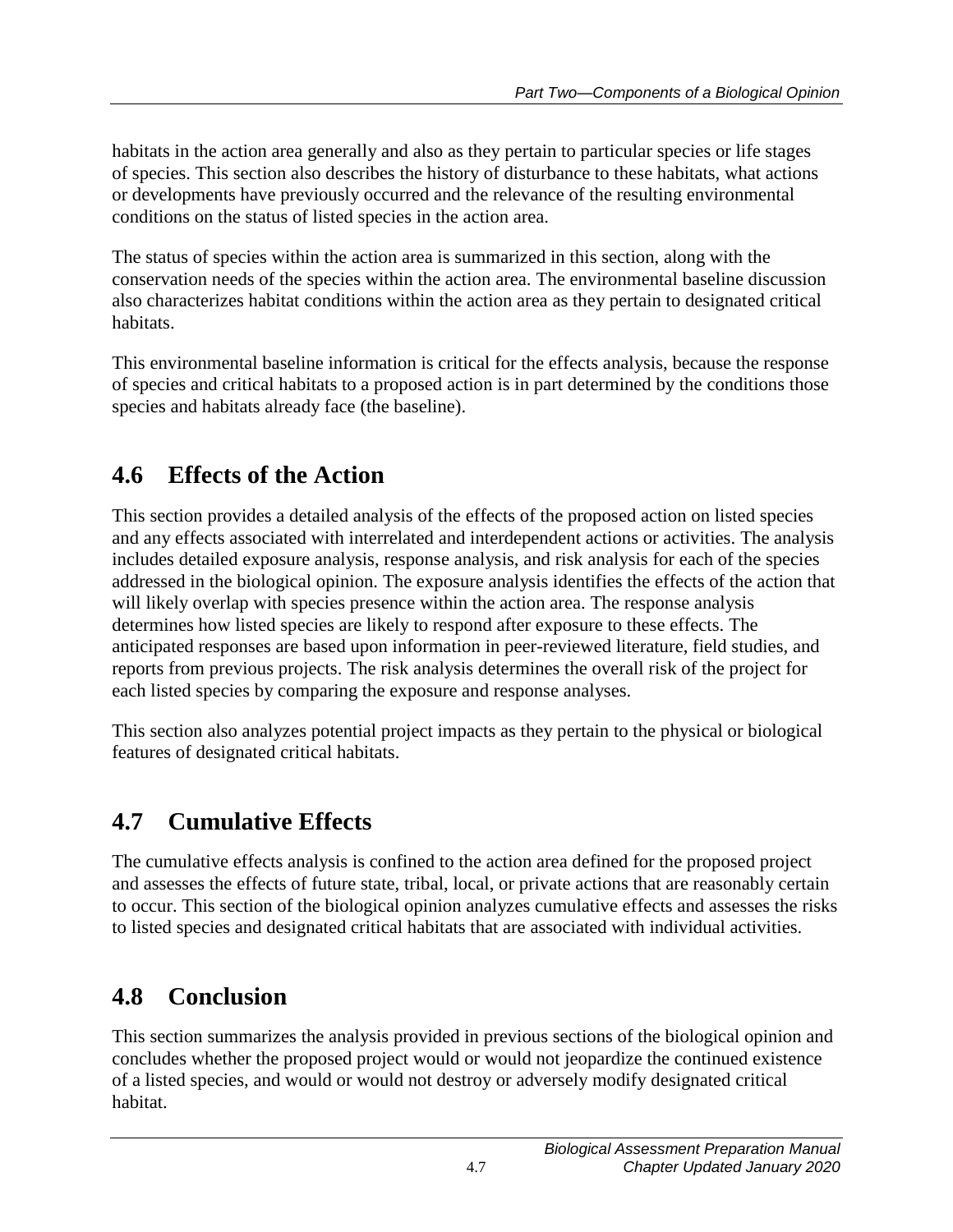### <span id="page-11-0"></span>**4.9 Incidental** *Take* **Statement**

Section 9 of the Endangered Species Act and federal regulations issued pursuant to Section 4(d) of the ESA, prohibit *take* of endangered and threatened species, respectively, without a special exemption. An incidental *take* statement provides action agencies with an exemption from the taking prohibition, under Section 7(o)(2), as long as any taking meets the terms and conditions identified in the incidental take statement. The incidental *take* statement specifies the amount or extent of *take* that is authorized (i.e., number of individuals, period of time, extent of habitat or habitat surrogate), the effect of this *take* on the species, and reasonable and prudent measures that are necessary and appropriate to minimize incidental *take* of a listed species. These reasonable and prudent measures, if complied with, will ensure that taking that is incidental to and not intended as part of the agency action is not considered a prohibited taking under the ESA.

#### <span id="page-11-1"></span>**4.10 Reasonable and Prudent Measures**

Reasonable and prudent measures are non-discretionary measures to avoid or minimize take that must be carried out by the action agency in order for the incidental take statement to apply. The draft reasonable and prudent measures are normally provide to the action agency for their review before the final incidental take statement is issued to ensure that they are in fact "reasonable" for the action agency to implement. The project biologist may be tasked with assisting the action agency during the review of these measures. The purpose of the review is to ensure that the measures are clearly described and fully understood by the action agency, and to ensure that their implementation is feasible. The action agency may determine modification of the draft measures is needed, and request the Services to make revisions. Once the action agency and the Services have agreed to the measures and they are incorporated into the final biological opinion, they are binding.

To implement each of the reasonable and prudent measures, specific terms and conditions are also identified by the Services in a separate section of the incidental take statement. Like the reasonable and prudent measures, the action agency must comply with these specific terms and conditions, to be exempt from the prohibitions of Section 9 of the ESA.

### <span id="page-11-2"></span>**4.11 Terms and Conditions**

The terms and conditions section provides nondiscretionary requirements that an action agency must implement in order to ensure their exemption from Section 9 prohibitions. Essentially the terms and conditions outline the specific steps that are necessary to ensure that each of the reasonable and prudent measures is successfully implemented.

The draft terms and conditions are normally provided to the action agency for their review to determine if modification or clarification is needed, before including them in the final biological opinion. The project biologist may be tasked with assisting the action agency during the review